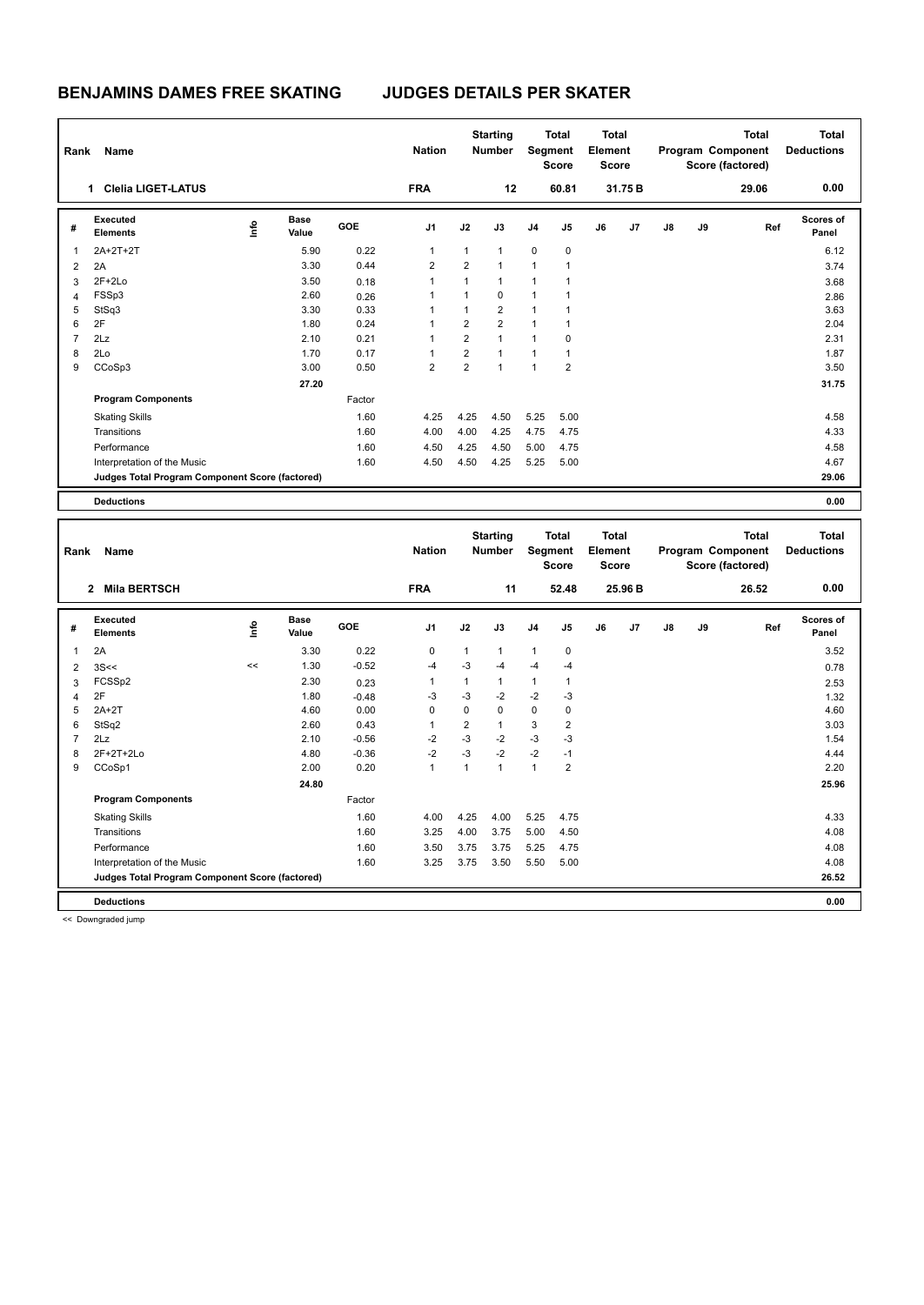| Rank           | Name                                            |      |                      |         | <b>Nation</b>  |              | <b>Starting</b><br><b>Number</b> |                | <b>Total</b><br>Segment<br><b>Score</b> | <b>Total</b><br>Element<br><b>Score</b> |       |               |    | <b>Total</b><br>Program Component<br>Score (factored) | <b>Total</b><br><b>Deductions</b> |
|----------------|-------------------------------------------------|------|----------------------|---------|----------------|--------------|----------------------------------|----------------|-----------------------------------------|-----------------------------------------|-------|---------------|----|-------------------------------------------------------|-----------------------------------|
|                | <b>Meyssoun SAHRAOUI</b><br>3                   |      |                      |         | <b>FRA</b>     |              | 10                               |                | 45.84                                   |                                         | 22.24 |               |    | 23.60                                                 | 0.00                              |
| #              | Executed<br><b>Elements</b>                     | ١mfo | <b>Base</b><br>Value | GOE     | J <sub>1</sub> | J2           | J3                               | J <sub>4</sub> | J <sub>5</sub>                          | J6                                      | J7    | $\mathsf{J}8$ | J9 | Ref                                                   | Scores of<br>Panel                |
| $\overline{1}$ | 1A+2T+2Lo                                       |      | 4.10                 | 0.00    | 0              | $\mathbf{1}$ | $\mathbf 0$                      | $\mathbf 0$    | $\mathbf 0$                             |                                         |       |               |    |                                                       | 4.10                              |
| $\overline{2}$ | $2Lz+2T$                                        |      | 3.40                 | 0.14    | 1              | 1            | $\mathbf 0$                      | $\mathbf{1}$   | 0                                       |                                         |       |               |    |                                                       | 3.54                              |
| 3              | 2F                                              |      | 1.80                 | 0.12    | 0              | 0            | $\mathbf{1}$                     | $\mathbf{1}$   | 1                                       |                                         |       |               |    |                                                       | 1.92                              |
| 4              | 2Lz                                             |      | 2.10                 | 0.07    | $-1$           | $\Omega$     | 1                                | $\mathbf{1}$   | 0                                       |                                         |       |               |    |                                                       | 2.17                              |
| 5              | 2F                                              |      | 1.80                 | 0.00    | 0              | $\Omega$     | $\Omega$                         | $\mathbf{1}$   | $\Omega$                                |                                         |       |               |    |                                                       | 1.80                              |
| 6              | CCoSp2                                          |      | 2.50                 | $-0.17$ | 0              | $-1$         | $-1$                             | $\mathbf 0$    | $-1$                                    |                                         |       |               |    |                                                       | 2.33                              |
| $\overline{7}$ | StSq2                                           |      | 2.60                 | 0.00    | 1              | $\Omega$     | $\Omega$                         | $\mathbf 0$    | 0                                       |                                         |       |               |    |                                                       | 2.60                              |
| 8              | 2Lo                                             |      | 1.70                 | 0.00    | 1              | 0            | $\Omega$                         | $\pmb{0}$      | 0                                       |                                         |       |               |    |                                                       | 1.70                              |
| 9              | FCSSp3                                          |      | 2.60                 | $-0.52$ | $-2$           | $-1$         | $-3$                             | $-2$           | $-2$                                    |                                         |       |               |    |                                                       | 2.08                              |
|                |                                                 |      | 22.60                |         |                |              |                                  |                |                                         |                                         |       |               |    |                                                       | 22.24                             |
|                | <b>Program Components</b>                       |      |                      | Factor  |                |              |                                  |                |                                         |                                         |       |               |    |                                                       |                                   |
|                | <b>Skating Skills</b>                           |      |                      | 1.60    | 3.50           | 3.50         | 3.50                             | 5.00           | 4.25                                    |                                         |       |               |    |                                                       | 3.75                              |
|                | Transitions                                     |      |                      | 1.60    | 3.00           | 3.25         | 3.25                             | 4.75           | 4.00                                    |                                         |       |               |    |                                                       | 3.50                              |
|                | Performance                                     |      |                      | 1.60    | 4.00           | 3.00         | 3.25                             | 5.00           | 4.25                                    |                                         |       |               |    |                                                       | 3.83                              |
|                | Interpretation of the Music                     |      |                      | 1.60    | 3.50           | 3.25         | 3.00                             | 4.75           | 4.25                                    |                                         |       |               |    |                                                       | 3.67                              |
|                | Judges Total Program Component Score (factored) |      |                      |         |                |              |                                  |                |                                         |                                         |       |               |    |                                                       | 23.60                             |
|                | <b>Deductions</b>                               |      |                      |         |                |              |                                  |                |                                         |                                         |       |               |    |                                                       | 0.00                              |
|                |                                                 |      |                      |         |                |              |                                  |                |                                         |                                         |       |               |    |                                                       |                                   |

| Rank           | Name                                            |      |                      |            | <b>Nation</b>  |                | <b>Starting</b><br><b>Number</b> |                | <b>Total</b><br>Segment<br><b>Score</b> | <b>Total</b><br>Element<br><b>Score</b> |       |               |    | <b>Total</b><br>Program Component<br>Score (factored) | <b>Total</b><br><b>Deductions</b> |
|----------------|-------------------------------------------------|------|----------------------|------------|----------------|----------------|----------------------------------|----------------|-----------------------------------------|-----------------------------------------|-------|---------------|----|-------------------------------------------------------|-----------------------------------|
|                | 4 Anne-Sophie HEURTEBIS                         |      |                      |            | <b>FRA</b>     |                | 9                                |                | 45.53                                   |                                         | 21.89 |               |    | 24.14                                                 | $-0.50$                           |
| #              | Executed<br><b>Elements</b>                     | lnfo | <b>Base</b><br>Value | <b>GOE</b> | J <sub>1</sub> | J2             | J3                               | J <sub>4</sub> | J5                                      | J6                                      | J7    | $\mathsf{J}8$ | J9 | Ref                                                   | <b>Scores of</b><br>Panel         |
| 1              | $2Lo+2T$                                        |      | 3.00                 | 0.11       | 1              | $\Omega$       | $\mathbf{1}$                     | $\mathbf 0$    | $\mathbf{1}$                            |                                         |       |               |    |                                                       | 3.11                              |
| $\overline{2}$ | 2A<<                                            | <<   | 1.10                 | $-0.55$    | -5             | $-5$           | -5                               | $-5$           | $-5$                                    |                                         |       |               |    |                                                       | 0.55                              |
| 3              | 2F+2T+2Lo<<                                     | <<   | 3.60                 | $-0.72$    | $-5$           | $-3$           | $-4$                             | $-4$           | $-4$                                    |                                         |       |               |    |                                                       | 2.88                              |
| 4              | CCoSp3                                          |      | 3.00                 | 0.60       | 2              | $\overline{2}$ | $\overline{2}$                   | $\mathbf{1}$   | $\overline{2}$                          |                                         |       |               |    |                                                       | 3.60                              |
| 5              | StSq2                                           |      | 2.60                 | 0.26       | 1              | $\overline{2}$ | $\overline{1}$                   | $\mathbf{1}$   | 1                                       |                                         |       |               |    |                                                       | 2.86                              |
| 6              | 2F                                              |      | 1.80                 | 0.12       | 0              | 1              | $\mathbf{1}$                     | $\mathbf{1}$   | 0                                       |                                         |       |               |    |                                                       | 1.92                              |
| 7              | 2Lz                                             |      | 2.10                 | 0.00       | $\Omega$       | 1              | $\Omega$                         | $\Omega$       | 0                                       |                                         |       |               |    |                                                       | 2.10                              |
| 8              | 2Lz                                             |      | 2.10                 | 0.00       | $\Omega$       | 1              | $\Omega$                         | $\mathbf 0$    | $-1$                                    |                                         |       |               |    |                                                       | 2.10                              |
| 9              | FSSp3                                           |      | 2.60                 | 0.17       | 0              | 0              | $\overline{1}$                   | $\mathbf{1}$   | 1                                       |                                         |       |               |    |                                                       | 2.77                              |
|                |                                                 |      | 21.90                |            |                |                |                                  |                |                                         |                                         |       |               |    |                                                       | 21.89                             |
|                | <b>Program Components</b>                       |      |                      | Factor     |                |                |                                  |                |                                         |                                         |       |               |    |                                                       |                                   |
|                | <b>Skating Skills</b>                           |      |                      | 1.60       | 2.75           | 3.75           | 4.00                             | 4.50           | 4.00                                    |                                         |       |               |    |                                                       | 3.92                              |
|                | Transitions                                     |      |                      | 1.60       | 2.75           | 3.75           | 3.50                             | 4.50           | 3.75                                    |                                         |       |               |    |                                                       | 3.67                              |
|                | Performance                                     |      |                      | 1.60       | 3.50           | 3.50           | 3.75                             | 4.50           | 3.75                                    |                                         |       |               |    |                                                       | 3.67                              |
|                | Interpretation of the Music                     |      |                      | 1.60       | 3.25           | 3.50           | 3.75                             | 4.75           | 4.25                                    |                                         |       |               |    |                                                       | 3.83                              |
|                | Judges Total Program Component Score (factored) |      |                      |            |                |                |                                  |                |                                         |                                         |       |               |    |                                                       | 24.14                             |
|                | <b>Deductions</b>                               |      | Falls:               | $-0.50$    |                |                |                                  |                |                                         |                                         |       |               |    |                                                       | $-0.50$                           |

<< Downgraded jump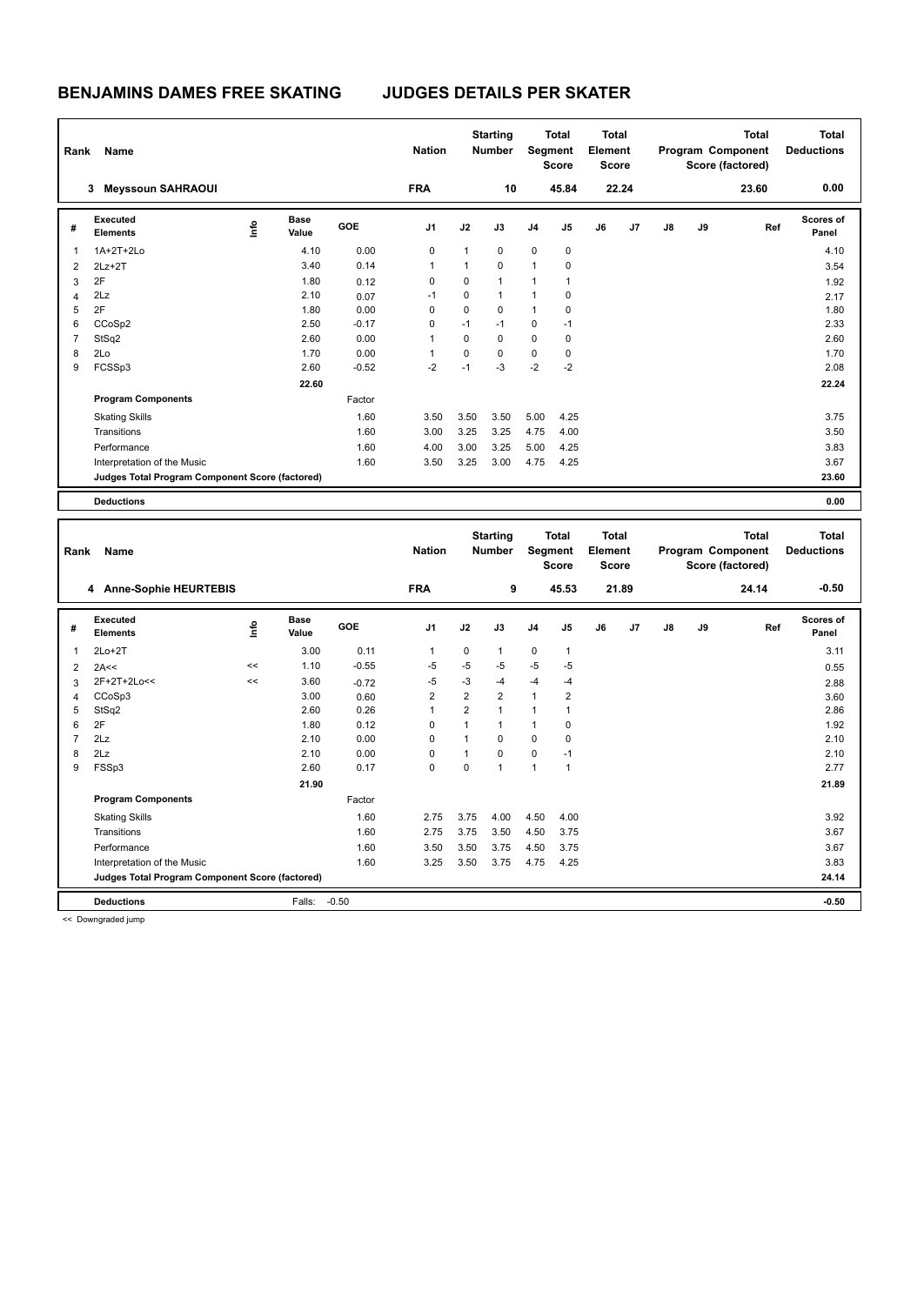| Rank           | Name                                            |         |                      |            | <b>Nation</b>  |                | <b>Starting</b><br><b>Number</b> |                | <b>Total</b><br>Segment<br><b>Score</b> | <b>Total</b><br>Element<br>Score |       |    |    | <b>Total</b><br>Program Component<br>Score (factored) | Total<br><b>Deductions</b> |
|----------------|-------------------------------------------------|---------|----------------------|------------|----------------|----------------|----------------------------------|----------------|-----------------------------------------|----------------------------------|-------|----|----|-------------------------------------------------------|----------------------------|
|                | <b>Naomie TOURE</b><br>5                        |         |                      |            | <b>FRA</b>     |                | 8                                |                | 42.90                                   |                                  | 20.73 |    |    | 22.67                                                 | $-0.50$                    |
| #              | Executed<br><b>Elements</b>                     | lnfo    | <b>Base</b><br>Value | <b>GOE</b> | J <sub>1</sub> | J2             | J3                               | J <sub>4</sub> | J5                                      | J6                               | J7    | J8 | J9 | Ref                                                   | Scores of<br>Panel         |
| 1              | 2Lz+2T+2Lo<                                     | $\prec$ | 4.76                 | $-1.05$    | $-2$           | $-5$           | $-5$                             | $-5$           | $-5$                                    |                                  |       |    |    |                                                       | 3.71                       |
| $\overline{2}$ | CCoSp2                                          |         | 2.50                 | $-0.17$    | $-1$           | $-1$           | 0                                | $-1$           | $\mathbf{1}$                            |                                  |       |    |    |                                                       | 2.33                       |
| 3              | 1A                                              |         | 1.10                 | 0.07       | 0              | 1              | $\mathbf{1}$                     | 0              | $\overline{1}$                          |                                  |       |    |    |                                                       | 1.17                       |
| 4              | 2F                                              |         | 1.80                 | $-0.06$    | $-1$           | 0              | $\mathbf 0$                      | $-1$           | 0                                       |                                  |       |    |    |                                                       | 1.74                       |
| 5              | StSq3                                           |         | 3.30                 | 0.33       | $\mathbf{1}$   | $\overline{1}$ | $\mathbf{1}$                     | 0              | $\overline{2}$                          |                                  |       |    |    |                                                       | 3.63                       |
| 6              | 2Lz                                             |         | 2.10                 | 0.00       | 0              | 0              | $\mathbf 0$                      | $-1$           | 0                                       |                                  |       |    |    |                                                       | 2.10                       |
| $\overline{7}$ | $2F+2T$                                         |         | 3.10                 | $-0.18$    | $-1$           | $-1$           | $\mathbf 0$                      | $-1$           | $-1$                                    |                                  |       |    |    |                                                       | 2.92                       |
| 8              | 2Lo                                             |         | 1.70                 | 0.11       | 1              | 1              | $\mathbf{1}$                     | 0              | 0                                       |                                  |       |    |    |                                                       | 1.81                       |
| 9              | FCSSp2V                                         |         | 1.73                 | $-0.41$    | $-2$           | $-3$           | $-2$                             | $-1$           | $-3$                                    |                                  |       |    |    |                                                       | 1.32                       |
|                |                                                 |         | 22.09                |            |                |                |                                  |                |                                         |                                  |       |    |    |                                                       | 20.73                      |
|                | <b>Program Components</b>                       |         |                      | Factor     |                |                |                                  |                |                                         |                                  |       |    |    |                                                       |                            |
|                | <b>Skating Skills</b>                           |         |                      | 1.60       | 3.00           | 3.50           | 3.50                             | 4.25           | 4.50                                    |                                  |       |    |    |                                                       | 3.75                       |
|                | Transitions                                     |         |                      | 1.60       | 2.75           | 3.25           | 3.25                             | 4.00           | 4.25                                    |                                  |       |    |    |                                                       | 3.50                       |
|                | Performance                                     |         |                      | 1.60       | 3.00           | 3.00           | 3.25                             | 4.25           | 4.00                                    |                                  |       |    |    |                                                       | 3.42                       |
|                | Interpretation of the Music                     |         |                      | 1.60       | 3.00           | 3.25           | 3.00                             | 4.25           | 4.50                                    |                                  |       |    |    |                                                       | 3.50                       |
|                | Judges Total Program Component Score (factored) |         |                      |            |                |                |                                  |                |                                         |                                  |       |    |    |                                                       | 22.67                      |
|                | <b>Deductions</b>                               |         | Falls:               | $-0.50$    |                |                |                                  |                |                                         |                                  |       |    |    |                                                       | $-0.50$                    |

< Under-rotated jump

| Rank           | <b>Name</b>                                                                                                     |                          |               |         | <b>Nation</b>  |              | <b>Starting</b><br><b>Number</b> | Segment        | <b>Total</b><br><b>Score</b> | Total<br>Element<br><b>Score</b> |       |               |    | <b>Total</b><br>Program Component<br>Score (factored) | Total<br><b>Deductions</b> |
|----------------|-----------------------------------------------------------------------------------------------------------------|--------------------------|---------------|---------|----------------|--------------|----------------------------------|----------------|------------------------------|----------------------------------|-------|---------------|----|-------------------------------------------------------|----------------------------|
|                | Salome HEUZARD-FRECHE<br>6                                                                                      |                          |               |         | <b>FRA</b>     |              | 6                                |                | 41.84                        |                                  | 17.94 |               |    | 24.40                                                 | $-0.50$                    |
| #              | Executed<br><b>Elements</b>                                                                                     | ١ifo                     | Base<br>Value | GOE     | J <sub>1</sub> | J2           | J3                               | J <sub>4</sub> | J5                           | J6                               | J7    | $\mathsf{J}8$ | J9 | Ref                                                   | <b>Scores of</b><br>Panel  |
| 1              | 2Lzq                                                                                                            | q                        | 2.10          | $-1.05$ | -5             | $-5$         | $-5$                             | $-5$           | $-5$                         |                                  |       |               |    |                                                       | 1.05                       |
| 2              | 1A+2Tq+1Lo                                                                                                      | q                        | 2.90          | $-0.26$ | $-2$           | $-1$         | $-2$                             | $-2$           | $-2$                         |                                  |       |               |    |                                                       | 2.64                       |
| 3              | FCSSp3                                                                                                          |                          | 2.60          | $-0.43$ | $-2$           | $-1$         | $-2$                             | $-3$           | $-1$                         |                                  |       |               |    |                                                       | 2.17                       |
| 4              | StSq2                                                                                                           |                          | 2.60          | 0.17    | $\overline{2}$ | $\Omega$     |                                  | $\mathbf{1}$   | 0                            |                                  |       |               |    |                                                       | 2.77                       |
| 5              | 2Lo<                                                                                                            | $\overline{\phantom{0}}$ | 1.36          | $-0.27$ | $-1$           | $-2$         | $-2$                             | $-2$           | $-3$                         |                                  |       |               |    |                                                       | 1.09                       |
| 6              | CCoSp3                                                                                                          |                          | 3.00          | 0.30    | 1              | 1            |                                  | $\mathbf{1}$   | $\overline{2}$               |                                  |       |               |    |                                                       | 3.30                       |
| $\overline{7}$ | 2Lo<                                                                                                            | $\prec$                  | 1.36          | $-0.27$ | $-1$           | $-2$         | $-2$                             | $-2$           | $-3$                         |                                  |       |               |    |                                                       | 1.09                       |
| 8              | 2S                                                                                                              |                          | 1.30          | 0.00    | 0              | $\Omega$     | $\Omega$                         | $\mathbf 0$    | $\mathbf 0$                  |                                  |       |               |    |                                                       | 1.30                       |
| 9              | $1A+2T$                                                                                                         |                          | 2.40          | 0.13    | 1              | $\mathbf{1}$ |                                  | $\mathbf{1}$   | $\Omega$                     |                                  |       |               |    |                                                       | 2.53                       |
|                |                                                                                                                 |                          | 19.62         |         |                |              |                                  |                |                              |                                  |       |               |    |                                                       | 17.94                      |
|                | <b>Program Components</b>                                                                                       |                          |               | Factor  |                |              |                                  |                |                              |                                  |       |               |    |                                                       |                            |
|                | <b>Skating Skills</b>                                                                                           |                          |               | 1.60    | 3.00           | 3.50         | 3.50                             | 4.00           | 4.25                         |                                  |       |               |    |                                                       | 3.67                       |
|                | Transitions                                                                                                     |                          |               | 1.60    | 3.50           | 3.25         | 3.25                             | 4.25           | 4.00                         |                                  |       |               |    |                                                       | 3.58                       |
|                | Performance                                                                                                     |                          |               | 1.60    | 4.00           | 3.25         | 3.50                             | 4.50           | 4.25                         |                                  |       |               |    |                                                       | 3.92                       |
|                | Interpretation of the Music                                                                                     |                          |               | 1.60    | 4.25           | 3.50         | 3.50                             | 4.50           | 4.50                         |                                  |       |               |    |                                                       | 4.08                       |
|                | Judges Total Program Component Score (factored)                                                                 |                          |               |         |                |              |                                  |                |                              |                                  |       |               |    |                                                       | 24.40                      |
|                | <b>Deductions</b>                                                                                               |                          | Falls:        | $-0.50$ |                |              |                                  |                |                              |                                  |       |               |    |                                                       | $-0.50$                    |
|                | the contract of the contract of the contract of the contract of the contract of the contract of the contract of |                          |               |         |                |              |                                  |                |                              |                                  |       |               |    |                                                       |                            |

< Under-rotated jump q Jump landed on the quarter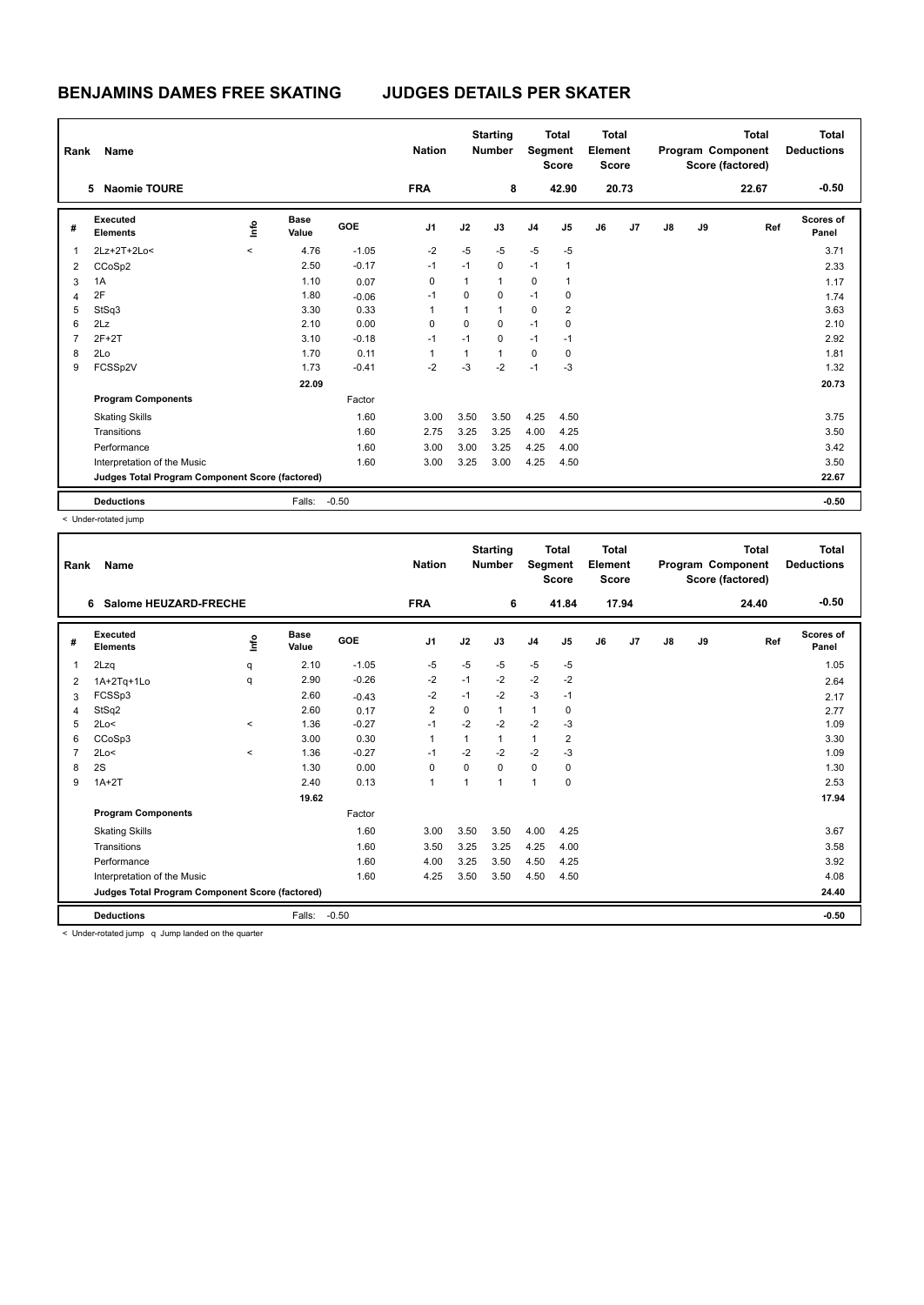| Rank           | <b>Name</b>                                     |    |                      |            | <b>Nation</b>  |              | <b>Starting</b><br><b>Number</b> |                | <b>Total</b><br>Segment<br><b>Score</b> | <b>Total</b><br>Element<br><b>Score</b> |       |               |    | <b>Total</b><br>Program Component<br>Score (factored) | <b>Total</b><br><b>Deductions</b> |
|----------------|-------------------------------------------------|----|----------------------|------------|----------------|--------------|----------------------------------|----------------|-----------------------------------------|-----------------------------------------|-------|---------------|----|-------------------------------------------------------|-----------------------------------|
|                | 7 Victoria KOLTUSHKIN                           |    |                      |            | <b>FRA</b>     |              | $\overline{7}$                   |                | 40.65                                   |                                         | 18.92 |               |    | 21.73                                                 | 0.00                              |
| #              | Executed<br><b>Elements</b>                     | ١m | <b>Base</b><br>Value | <b>GOE</b> | J <sub>1</sub> | J2           | J3                               | J <sub>4</sub> | J5                                      | J6                                      | J7    | $\mathsf{J}8$ | J9 | Ref                                                   | <b>Scores of</b><br>Panel         |
| $\overline{1}$ | $2F+2T$                                         |    | 3.10                 | $-0.42$    | $-2$           | $-3$         | $-2$                             | $-3$           | $-2$                                    |                                         |       |               |    |                                                       | 2.68                              |
| $\overline{2}$ | 2Lz                                             |    | 2.10                 | 0.00       | 0              | $\mathbf{1}$ | $\pmb{0}$                        | $\mathbf 0$    | $-2$                                    |                                         |       |               |    |                                                       | 2.10                              |
| 3              | 2Lo                                             |    | 1.70                 | 0.17       | 0              | $\mathbf{1}$ | $\overline{1}$                   | $\mathbf{1}$   | 1                                       |                                         |       |               |    |                                                       | 1.87                              |
| $\overline{4}$ | CCoSp2                                          |    | 2.50                 | 0.08       | 0              | 0            | $\overline{1}$                   | $\overline{2}$ | 0                                       |                                         |       |               |    |                                                       | 2.58                              |
| 5              | StSq2                                           |    | 2.60                 | 0.00       | 0              | 0            | 0                                | $\mathbf{1}$   | 0                                       |                                         |       |               |    |                                                       | 2.60                              |
| 6              | 2F                                              |    | 1.80                 | 0.18       | 1              | 1            | $\mathbf{1}$                     | $\mathbf{1}$   | 0                                       |                                         |       |               |    |                                                       | 1.98                              |
| $\overline{7}$ | $2S+2T$                                         |    | 2.60                 | $-0.35$    | $-2$           | $-3$         | $-2$                             | $-3$           | $-3$                                    |                                         |       |               |    |                                                       | 2.25                              |
| 8              | 1A                                              |    | 1.10                 | 0.00       | 0              | 0            | $\mathbf 0$                      | $\mathbf 0$    | $\mathbf 0$                             |                                         |       |               |    |                                                       | 1.10                              |
| 9              | FCSSp2                                          |    | 2.30                 | $-0.54$    | $-2$           | $-3$         | $-2$                             | $-3$           | 0                                       |                                         |       |               |    |                                                       | 1.76                              |
|                |                                                 |    | 19.80                |            |                |              |                                  |                |                                         |                                         |       |               |    |                                                       | 18.92                             |
|                | <b>Program Components</b>                       |    |                      | Factor     |                |              |                                  |                |                                         |                                         |       |               |    |                                                       |                                   |
|                | <b>Skating Skills</b>                           |    |                      | 1.60       | 3.00           | 3.25         | 3.50                             | 4.50           | 4.25                                    |                                         |       |               |    |                                                       | 3.67                              |
|                | Transitions                                     |    |                      | 1.60       | 2.50           | 3.00         | 3.25                             | 4.50           | 3.75                                    |                                         |       |               |    |                                                       | 3.33                              |
|                | Performance                                     |    |                      | 1.60       | 2.50           | 2.50         | 3.25                             | 4.50           | 4.00                                    |                                         |       |               |    |                                                       | 3.25                              |
|                | Interpretation of the Music                     |    |                      | 1.60       | 2.75           | 2.75         | 3.00                             | 5.00           | 4.25                                    |                                         |       |               |    |                                                       | 3.33                              |
|                | Judges Total Program Component Score (factored) |    |                      |            |                |              |                                  |                |                                         |                                         |       |               |    |                                                       | 21.73                             |
|                | <b>Deductions</b>                               |    |                      |            |                |              |                                  |                |                                         |                                         |       |               |    |                                                       | 0.00                              |

| Rank           | Name                                            |      |                      |            | <b>Nation</b>  |              | <b>Starting</b><br><b>Number</b> |                | <b>Total</b><br>Segment<br><b>Score</b> | <b>Total</b><br>Element<br><b>Score</b> |       |    |    | <b>Total</b><br>Program Component<br>Score (factored) | Total<br><b>Deductions</b> |
|----------------|-------------------------------------------------|------|----------------------|------------|----------------|--------------|----------------------------------|----------------|-----------------------------------------|-----------------------------------------|-------|----|----|-------------------------------------------------------|----------------------------|
|                | <b>Jade BOUILLAULT</b><br>8                     |      |                      |            | <b>FRA</b>     |              | 4                                |                | 38.13                                   |                                         | 17.86 |    |    | 20.27                                                 | 0.00                       |
| #              | Executed<br><b>Elements</b>                     | lnfo | <b>Base</b><br>Value | <b>GOE</b> | J <sub>1</sub> | J2           | J3                               | J <sub>4</sub> | J <sub>5</sub>                          | J6                                      | J7    | J8 | J9 | Ref                                                   | <b>Scores of</b><br>Panel  |
| 1              | 2Lzq                                            | q    | 2.10                 | $-0.42$    | $-2$           | $-2$         | $-2$                             | $-2$           | $-2$                                    |                                         |       |    |    |                                                       | 1.68                       |
| $\overline{2}$ | 2Fq                                             | q    | 1.80                 | $-0.48$    | $-3$           | $-3$         | $-2$                             | $-2$           | $-3$                                    |                                         |       |    |    |                                                       | 1.32                       |
| 3              | 1A                                              |      | 1.10                 | 0.07       |                | $\Omega$     | $\mathbf{1}$                     | 0              | $\mathbf{1}$                            |                                         |       |    |    |                                                       | 1.17                       |
| 4              | StSq2                                           |      | 2.60                 | 0.00       |                | $-1$         | 0                                | 0              | 0                                       |                                         |       |    |    |                                                       | 2.60                       |
| 5              | FSSp3                                           |      | 2.60                 | 0.00       | 0              | $\mathbf 0$  | $\mathbf 0$                      | $-2$           | 0                                       |                                         |       |    |    |                                                       | 2.60                       |
| 6              | 2Lo+1A+SEQ                                      |      | 2.24                 | 0.00       | 0              | 0            | $\mathbf{1}$                     | 0              | $\Omega$                                |                                         |       |    |    |                                                       | 2.24                       |
| 7              | 2Sq+2T<<+1Lo                                    | <<   | 2.20                 | $-0.61$    | $-5$           | $-3$         | $-5$                             | $-4$           | $-5$                                    |                                         |       |    |    |                                                       | 1.59                       |
| 8              | 2Lo                                             |      | 1.70                 | $-0.34$    | $-2$           | $-2$         | $-2$                             | $-2$           | $-3$                                    |                                         |       |    |    |                                                       | 1.36                       |
| 9              | CCoSp3                                          |      | 3.00                 | 0.30       | 1              | $\mathbf{1}$ | $\mathbf{1}$                     | 0              | $\overline{1}$                          |                                         |       |    |    |                                                       | 3.30                       |
|                |                                                 |      | 19.34                |            |                |              |                                  |                |                                         |                                         |       |    |    |                                                       | 17.86                      |
|                | <b>Program Components</b>                       |      |                      | Factor     |                |              |                                  |                |                                         |                                         |       |    |    |                                                       |                            |
|                | <b>Skating Skills</b>                           |      |                      | 1.60       | 3.00           | 3.50         | 3.25                             | 3.75           | 3.50                                    |                                         |       |    |    |                                                       | 3.42                       |
|                | Transitions                                     |      |                      | 1.60       | 2.75           | 2.75         | 3.25                             | 3.75           | 3.00                                    |                                         |       |    |    |                                                       | 3.00                       |
|                | Performance                                     |      |                      | 1.60       | 3.00           | 2.75         | 3.00                             | 3.75           | 3.25                                    |                                         |       |    |    |                                                       | 3.08                       |
|                | Interpretation of the Music                     |      |                      | 1.60       | 2.75           | 3.25         | 3.00                             | 4.00           | 3.25                                    |                                         |       |    |    |                                                       | 3.17                       |
|                | Judges Total Program Component Score (factored) |      |                      |            |                |              |                                  |                |                                         |                                         |       |    |    |                                                       | 20.27                      |
|                | <b>Deductions</b>                               |      |                      |            |                |              |                                  |                |                                         |                                         |       |    |    |                                                       | 0.00                       |

<< Downgraded jump q Jump landed on the quarter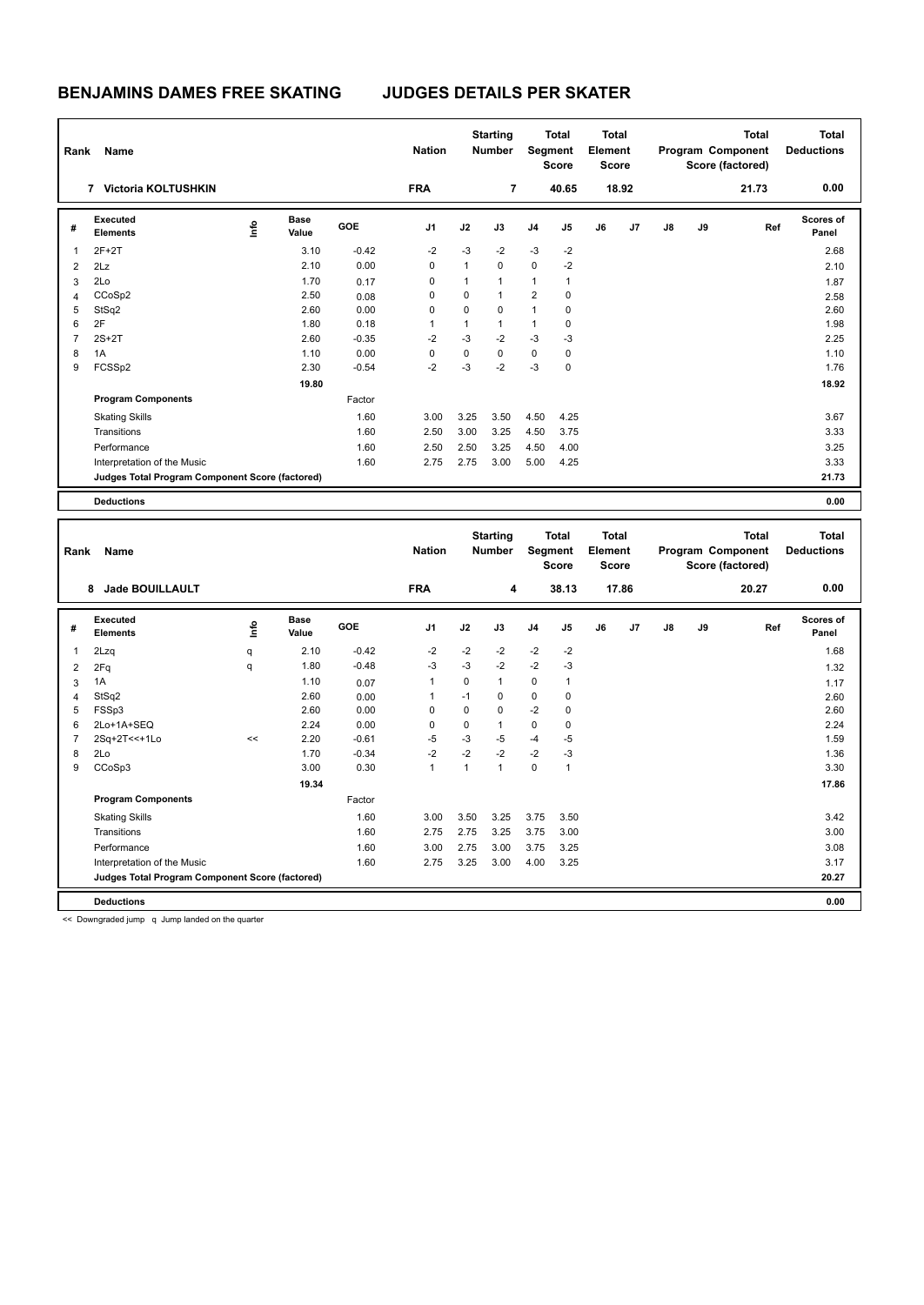| Rank           | <b>Name</b>                                     |         |                      |            | <b>Nation</b>  |      | <b>Starting</b><br><b>Number</b> |                | <b>Total</b><br>Segment<br><b>Score</b> | <b>Total</b><br>Element<br><b>Score</b> |       |               |    | <b>Total</b><br>Program Component<br>Score (factored) | <b>Total</b><br><b>Deductions</b> |
|----------------|-------------------------------------------------|---------|----------------------|------------|----------------|------|----------------------------------|----------------|-----------------------------------------|-----------------------------------------|-------|---------------|----|-------------------------------------------------------|-----------------------------------|
|                | <b>Maya FOFANA</b><br>9                         |         |                      |            | <b>FRA</b>     |      | 3                                |                | 33.79                                   |                                         | 14.06 |               |    | 19.73                                                 | 0.00                              |
| #              | Executed<br><b>Elements</b>                     | ١mfo    | <b>Base</b><br>Value | <b>GOE</b> | J <sub>1</sub> | J2   | J3                               | J <sub>4</sub> | J5                                      | J6                                      | J7    | $\mathsf{J}8$ | J9 | Ref                                                   | <b>Scores of</b><br>Panel         |
| $\overline{1}$ | 1A                                              |         | 1.10                 | 0.00       | $\mathbf 0$    | 0    | $\mathbf 0$                      | $\mathbf 0$    | $\mathbf{1}$                            |                                         |       |               |    |                                                       | 1.10                              |
| 2              | 2F<+SEQ+1T*                                     | $\star$ | 1.15                 | $-0.63$    | $-3$           | $-5$ | $-4$                             | $-4$           | $-5$                                    |                                         |       |               |    |                                                       | 0.52                              |
| 3              | 2S+2T<<+2Lo<<                                   | <<      | 2.20                 | $-0.65$    | $-5$           | -5   | $-5$                             | $-4$           | -5                                      |                                         |       |               |    |                                                       | 1.55                              |
| 4              | 2Lz<<                                           | <<      | 0.60                 | $-0.18$    | $-4$           | $-3$ | $-3$                             | $-3$           | $-3$                                    |                                         |       |               |    |                                                       | 0.42                              |
| 5              | 1A                                              |         | 1.10                 | 0.04       | 0              | 0    | $\overline{1}$                   | 0              |                                         |                                         |       |               |    |                                                       | 1.14                              |
| 6              | CCoSp3                                          |         | 3.00                 | 0.30       | 1              | 1    | $\mathbf 1$                      | 0              | 1                                       |                                         |       |               |    |                                                       | 3.30                              |
| $\overline{7}$ | StSq2                                           |         | 2.60                 | 0.00       | 0              | 2    | 0                                | $\mathbf 0$    | 0                                       |                                         |       |               |    |                                                       | 2.60                              |
| 8              | 2Log                                            | q       | 1.70                 | $-0.34$    | $-2$           | $-2$ | $-2$                             | $-2$           | $-2$                                    |                                         |       |               |    |                                                       | 1.36                              |
| 9              | FCSSp2                                          |         | 2.30                 | $-0.23$    | 0              | $-1$ | $-2$                             | $\mathbf{1}$   | $-2$                                    |                                         |       |               |    |                                                       | 2.07                              |
|                |                                                 |         | 15.75                |            |                |      |                                  |                |                                         |                                         |       |               |    |                                                       | 14.06                             |
|                | <b>Program Components</b>                       |         |                      | Factor     |                |      |                                  |                |                                         |                                         |       |               |    |                                                       |                                   |
|                | <b>Skating Skills</b>                           |         |                      | 1.60       | 3.00           | 3.25 | 3.25                             | 3.50           | 3.25                                    |                                         |       |               |    |                                                       | 3.25                              |
|                | Transitions                                     |         |                      | 1.60       | 2.50           | 2.75 | 3.00                             | 3.25           | 2.75                                    |                                         |       |               |    |                                                       | 2.83                              |
|                | Performance                                     |         |                      | 1.60       | 2.50           | 3.00 | 3.00                             | 3.25           | 3.25                                    |                                         |       |               |    |                                                       | 3.08                              |
|                | Interpretation of the Music                     |         |                      | 1.60       | 2.75           | 3.25 | 3.00                             | 3.25           | 3.25                                    |                                         |       |               |    |                                                       | 3.17                              |
|                | Judges Total Program Component Score (factored) |         |                      |            |                |      |                                  |                |                                         |                                         |       |               |    |                                                       | 19.73                             |
|                | <b>Deductions</b>                               |         |                      |            |                |      |                                  |                |                                         |                                         |       |               |    |                                                       | 0.00                              |

< Under-rotated jump << Downgraded jump \* Invalid element q Jump landed on the quarter

| Rank         | Name                                            |            |                      |         | <b>Nation</b>  |      | <b>Starting</b><br><b>Number</b> | Segment        | <b>Total</b><br><b>Score</b> | <b>Total</b><br>Element<br><b>Score</b> |       |               |    | <b>Total</b><br>Program Component<br>Score (factored) | <b>Total</b><br><b>Deductions</b> |
|--------------|-------------------------------------------------|------------|----------------------|---------|----------------|------|----------------------------------|----------------|------------------------------|-----------------------------------------|-------|---------------|----|-------------------------------------------------------|-----------------------------------|
| 10           | <b>Natasha GARNEAU</b>                          |            |                      |         | <b>FRA</b>     |      | 5                                |                | 31.40                        |                                         | 13.11 |               |    | 18.79                                                 | $-0.50$                           |
| #            | Executed<br><b>Elements</b>                     | <b>Lin</b> | <b>Base</b><br>Value | GOE     | J <sub>1</sub> | J2   | J3                               | J <sub>4</sub> | J5                           | J6                                      | J7    | $\mathsf{J}8$ | J9 | Ref                                                   | Scores of<br>Panel                |
| $\mathbf{1}$ | 2Lz<<                                           | <<         | 0.60                 | $-0.22$ | $-4$           | $-3$ | $-3$                             | -4             | $-4$                         |                                         |       |               |    |                                                       | 0.38                              |
| 2            | $2S<+2T<<$                                      | <<         | 1.44                 | $-0.52$ | $-5$           | $-5$ | $-5$                             | $-5$           | $-5$                         |                                         |       |               |    |                                                       | 0.92                              |
| 3            | 1A+1Eu+2Sq                                      | q          | 2.90                 | $-0.30$ | $-2$           | $-3$ | $-2$                             | $-3$           | $-2$                         |                                         |       |               |    |                                                       | 2.60                              |
| 4            | FSSp2V                                          |            | 1.73                 | $-0.52$ | $-3$           | $-3$ | $-2$                             | $-3$           | $-3$                         |                                         |       |               |    |                                                       | 1.21                              |
| 5            | 2Lo<                                            | $\hat{~}$  | 1.36                 | $-0.36$ | $-3$           | $-2$ | $-2$                             | $-3$           | $-3$                         |                                         |       |               |    |                                                       | 1.00                              |
| 6            | 2Lo<                                            | $\prec$    | 1.36                 | $-0.36$ | $-3$           | $-2$ | $-3$                             | $-2$           | $-3$                         |                                         |       |               |    |                                                       | 1.00                              |
| 7            | 1A                                              |            | 1.10                 | 0.04    | 1              | 0    | 0                                | $\mathbf 0$    | 1                            |                                         |       |               |    |                                                       | 1.14                              |
| 8            | StSq2                                           |            | 2.60                 | 0.09    | $\Omega$       | 0    | $\Omega$                         | $\mathbf{1}$   | 1                            |                                         |       |               |    |                                                       | 2.69                              |
| 9            | CCoSp2                                          |            | 2.50                 | $-0.33$ | $-1$           | $-1$ | $-2$                             | $-1$           | $-2$                         |                                         |       |               |    |                                                       | 2.17                              |
|              |                                                 |            | 15.59                |         |                |      |                                  |                |                              |                                         |       |               |    |                                                       | 13.11                             |
|              | <b>Program Components</b>                       |            |                      | Factor  |                |      |                                  |                |                              |                                         |       |               |    |                                                       |                                   |
|              | <b>Skating Skills</b>                           |            |                      | 1.60    | 2.75           | 3.00 | 3.00                             | 3.25           | 3.50                         |                                         |       |               |    |                                                       | 3.08                              |
|              | Transitions                                     |            |                      | 1.60    | 2.75           | 2.75 | 2.75                             | 3.50           | 3.00                         |                                         |       |               |    |                                                       | 2.83                              |
|              | Performance                                     |            |                      | 1.60    | 2.50           | 2.50 | 2.75                             | 3.75           | 3.00                         |                                         |       |               |    |                                                       | 2.75                              |
|              | Interpretation of the Music                     |            |                      | 1.60    | 2.75           | 3.00 | 2.75                             | 3.50           | 3.50                         |                                         |       |               |    |                                                       | 3.08                              |
|              | Judges Total Program Component Score (factored) |            |                      |         |                |      |                                  |                |                              |                                         |       |               |    |                                                       | 18.79                             |
|              | <b>Deductions</b>                               |            | Falls:               | $-0.50$ |                |      |                                  |                |                              |                                         |       |               |    |                                                       | $-0.50$                           |

< Under-rotated jump << Downgraded jump q Jump landed on the quarter